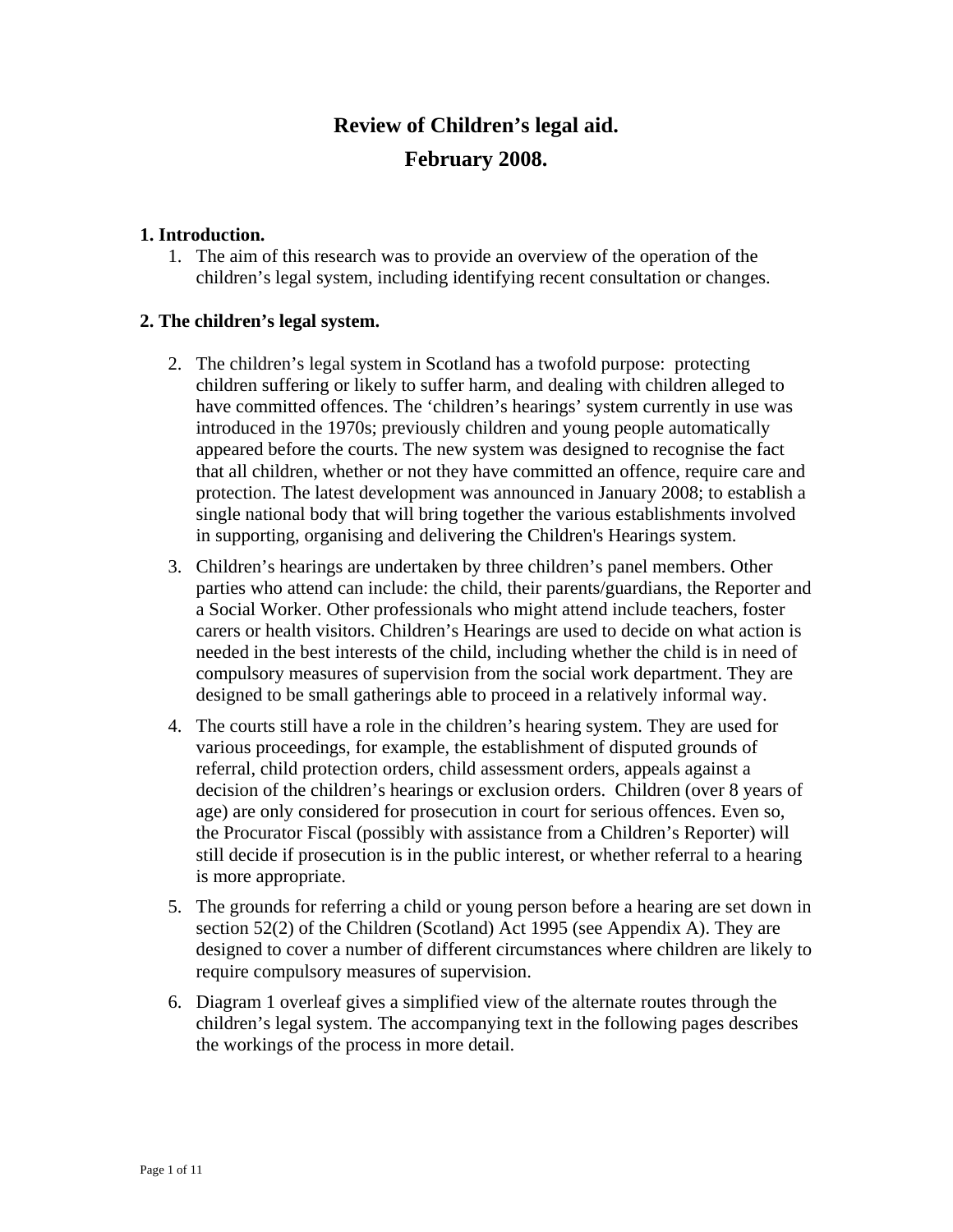

**Diagram 1: Operation of the Children's Legal System.** 

7. The route into the children's legal system is via a Children's Reporter (see Diagram 1). Scottish Reporters investigated and decided on over 65,000 cases in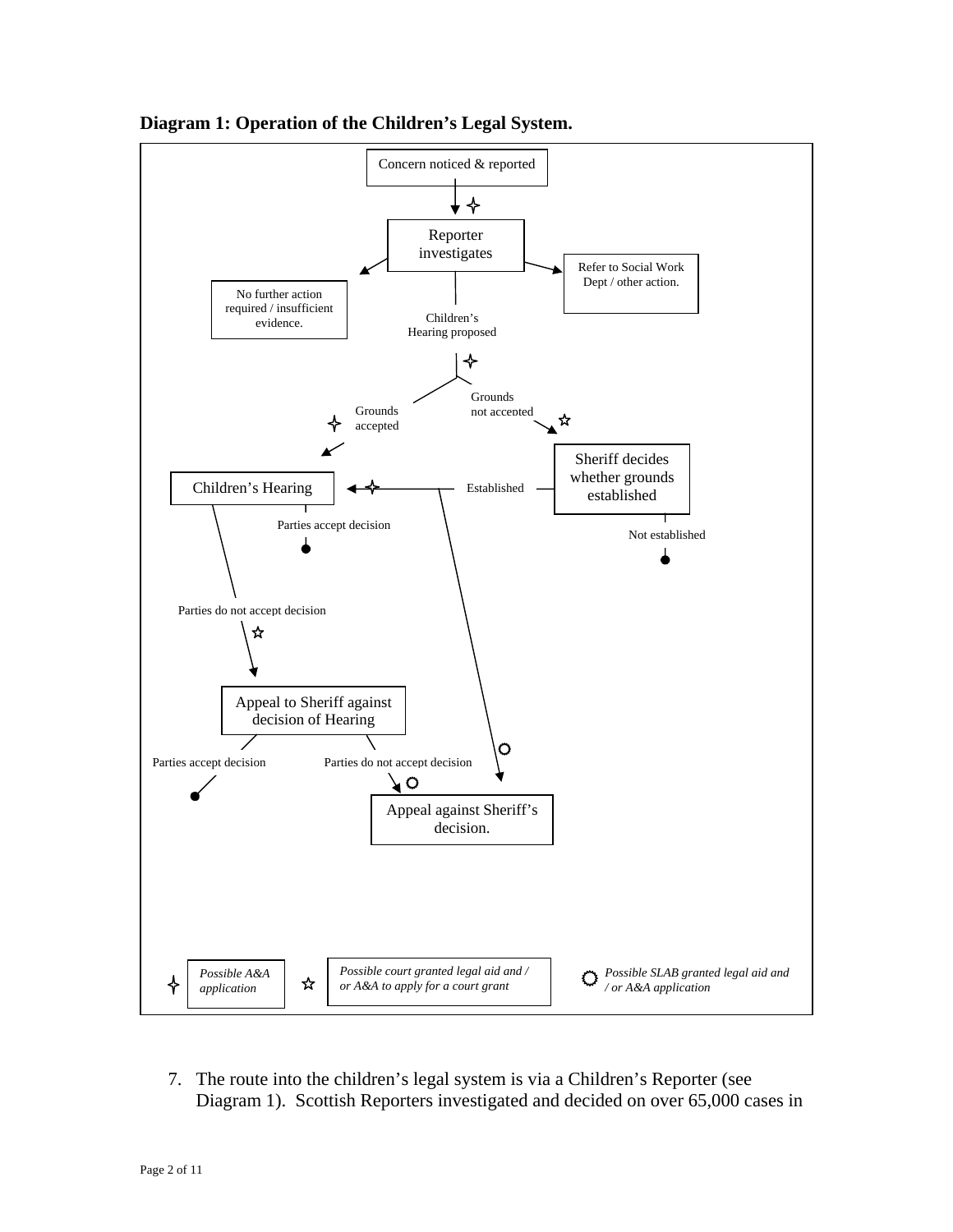$2006/07<sup>1</sup>$ . Most referrals come from the Police (88% in 2006/07<sup>2</sup>). Social workers, educators, health workers and parents / guardians are the other four principal sources, however anyone can make one. Once a referral is received the reporter makes an initial investigation regarding the child and decides what further action, if any, is needed. Parties involved would typically be informed by letter. At this point they might wish to visit a solicitor who could admit them to legally-aided advice and assistance, if they qualified. This would allow the m to gain an understanding of their rights, as well as a basic understanding of the process.

- 8. As shown in Diagram 1 the result of the Reporter's investigation would be either a decision that:
	- indication of a need for compulsory measures, or because there is insufficient  $2006/07<sup>3</sup>$  No further advice and assistance, nor any legal aid would be available • **No further action is required**. This is usually either because there is no evidence to proceed. This route accounted for 60% of cases disposed of in at this stage.
	- nor children's legal aid would be available (although criminal legal assistance • **Further action, other than a hearing, is required.** For instance, the child should be referred to the Local Authority for support (usually from a social worker), or measures other than a Hearing are already in place or should be put in place (eg family support, referral to Procurator Fiscal). This route accounted for [3](#page-2-0)1% of disposals in  $2006/07^3$ . No further children's advice and assistance, could be available if the matter was referred to the Procurator Fiscal).
	- **a children's hearing should be arranged** (accounting for 6,744 disposals  $(9\%)$  in 2006/07<sup>4</sup>).
- 9. Hearings can only go on to consider if the child requires compulsory measures of supervision where the child and the parents / guardians accept the grounds for referral as stated by the Reporter, or where they accept them in part and the or by a new grant if not. This will provide for advice to parties about their rights hearing decides it is proper to proceed. In these circumstances there is no provision for advice and assistance or children's legal aid for *attendance* at children's hearings. Advice  $\&$  assistance is available from a solicitor to give advice before the hearing and afterwards. This can be by way of an increase in authorised expenditure, if a grant of advice and assistance has already been made, at a hearing and about acceptance of the grounds for referral.
- 10. Where the grounds for referral are not accepted, or the child does not understand grounds are established. In 2006/07, 3,946 such applications were made, with due to age or ability, the case is referred to the Sheriff to decide whether the

<u>.</u>

4 Ibid.

<sup>&</sup>lt;sup>1</sup> Scottish Children's Reporters Administration annual report 2006/07.

 $<sup>2</sup>$  Ibid.</sup>

<span id="page-2-0"></span> $3$  Ibid.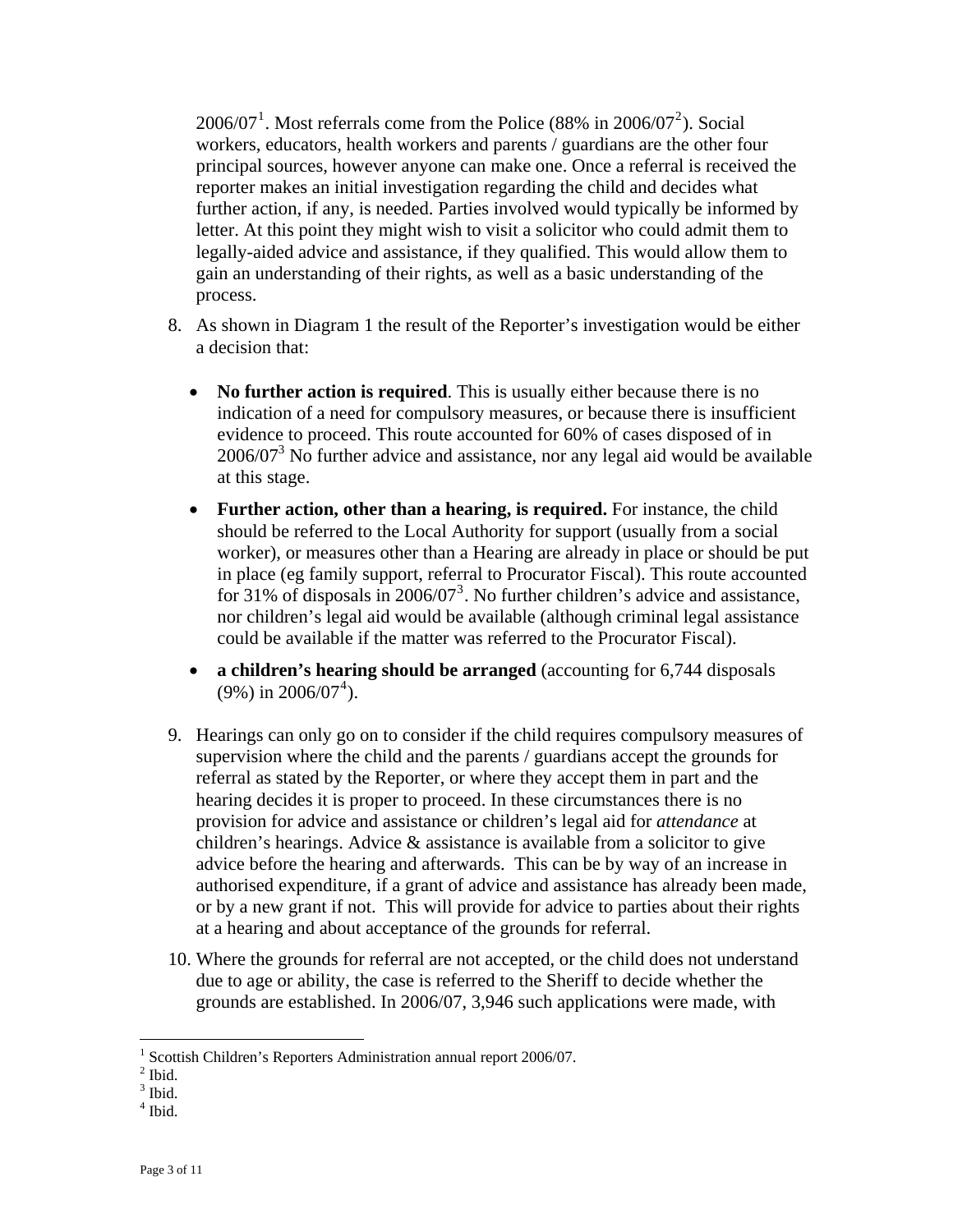87% held to be established<sup>1</sup>. An application to the courts for legal aid would be possible at this stage. A solicitor could admit an applicant to advice and assistance in order to make the application. However, the decision whether or not to grant legal aid will be that of the Sheriff. The tests used are "whether it is in the interests of the child", "whether the expenses of the case cannot be met without undue hardship to the child, any relevant person in relation to him or the dependants of any of them" and whether the child or relevant person "has available to him rights and facilities making it unnecessary for him to obtain legal aid"<sup>2</sup>.

- 11. If the parties accept the grounds initially, or if they do not but the Sheriff holds that they are established, the Reporter will arrange another children's hearing to dispose of the case. However, it is open to any of the parties to appeal against the Sheriff's decision, whether the decision is to hold the grounds either established or not. If this is the case then the process proceeds as described in the Appeals section below.
- 12. Parents / guardians of the child must (by law) attend the hearing, although they can be excluded from any part of the hearing if the panel members think it necessary (for instance if the child would be upset by their presence). The child would normally also attend (they always have the right to attend, although the hearing may decide they do not have to attend all or part). The child and parents / guardians may take a representative to help them at the hearing, and each may choose a separate one. As discussed earlier advice and assistance is available prior to a children's hearing but there is no legal aid funding for attendance at a children's hearing. However, legal representation for the child at the hearing can be provided by the Local Authority (this is funded by the Scottish Government). A solicitor who has been appointed by the Local Authority to act as a legal representative cannot also apply for advice & assistance from the Fund for this case; this would amount to double-charging<sup>[3](#page-3-0)</sup>.
- 13. The hearing has to decide whether compulsory measures of supervision by the Social Work Department are in the best interests of the child or young person. Reports from social workers, school, doctors and psychologists may be used to assist with the decision. Parents and children are likely to be provided with these reports at the same time as panel members, usually seven days before a hearing. As the hearing is concerned with the wider picture and the long term well-being of the child, the measures which it decides on will be based on the welfare of the child. They may not always appear to relate directly to the reasons that were the immediate cause of the child's referral to the hearing.
- 14. If the hearing considers that compulsory measures of supervision are necessary, it will make a Supervision Requirement. In most cases the child will continue to live at home but will be under the supervision of a social worker. In some cases the

 1 Scottish Children's Reporters Administration annual report 2006/07

<sup>&</sup>lt;sup>2</sup> Test contained at Reg  $7(1)$  of the Legal Aid (Scotland) (Children) Regulations 1997

<span id="page-3-0"></span><sup>&</sup>lt;sup>3</sup> Source: 'Response to the Scottish Executive 'Getting it right for every child' consultation pack', Scottish Legal Aid Board, (sent to the Scottish Executive August 2005), page 5.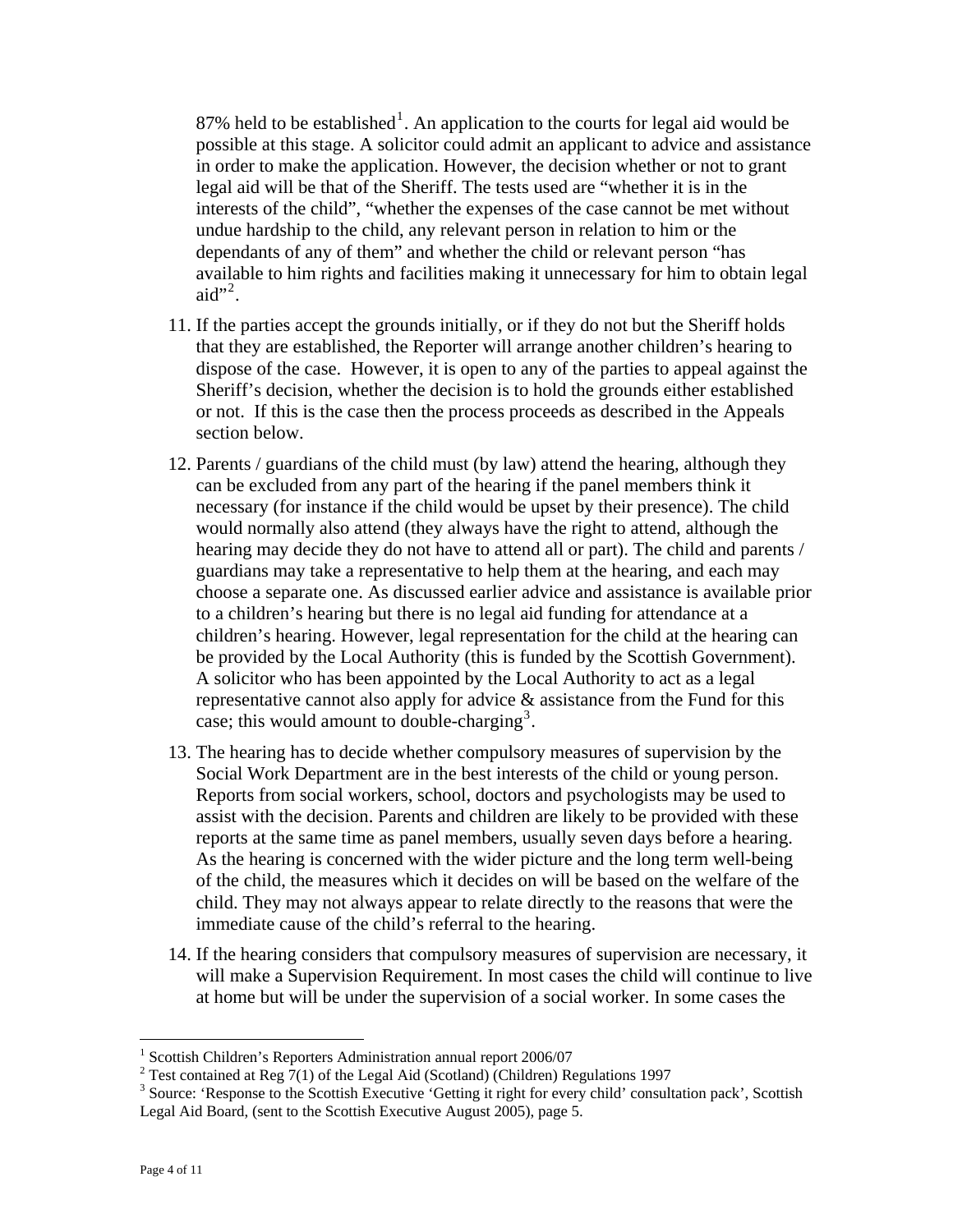hearing will decide that the child should live elsewhere. It may also decide who the child may have contact with, and when. The Antisocial Behaviour etc. (Scotland) Act 2004 also gave hearings the power to restrict a child or young person's movement. There is however no element of punishment in a hearing decision, so it does not for example have the power to fine the child or the parents. All final decisions made by hearings are binding, although appealable to the Sheriff.

#### *Appeals to the Sheriff*

15. If the child, or the relevant persons, do not accept the decision of the children's hearing they have 21 days to appeal to the Sheriff. Legal aid for this appeal is granted or refused by the courts, and the same statutory tests of consideration are used as described above. As above, applicants may also approach a solicitor to be admitted to advice and assistance to help them make the application. In 2005/06 71% of children's hearing decisions that were appealed to the Sheriff were upheld, from a total of 508 appeals made<sup>[1](#page-4-0)</sup>. The number upheld is not provided for 2006/07, when 435 appeals to the Sheriff were made.

#### *Appeals to the Sheriff Principal or Court of Session.*

- 16. If one or more parties does not accept the Sheriff's decision they can appeal to either the Sheriff Principal or to the Court of Session. However the grounds for this appeal can only be on a point of law or, more unusually, procedural irregularities. It is more usual to appeal to the Sheriff Principal in the first instance, this will allow a further appeal to the Court of Session if required. Once the Court of Session has made a decision this is final. In certain circumstances, for instance where the decision might have a bearing on a number of unrelated cases, an initial appeal would be more likely to be made directly to the Court of Session.
- 17. Applicants seeking legal aid for appeals to either the Sheriff Principal or the Court of Session must apply to the Scottish Legal Aid Board. As with previous applications they can seek a grant of advice and assistance to allow a solicitor to advise on the application. The basis of a decision by the Board uses more stringent grounds than are used in all other areas of legal aid. Whilst "undue hardship" (as described above) is still the financial test, the solicitor has to show that there are "substantial grounds" for making or responding to the appeal. In civil legal aid the less stringent test is "probable cause" (see Appendix B).

#### **3. Activity and Costs.**

18. A total of 41,891 children's hearings were held in  $2006/07^2$  $2006/07^2$ . This is a far higher figure than the 6,255 investigations resulting in a decision to arrange a hearing (p 3). This is because it covers the different types of Hearings held. As well as new grounds of referral hearings these include things such as: review hearings, continued hearings and advice hearings. For instance, children who are subject to

 $\overline{a}$ 

<sup>&</sup>lt;sup>1</sup> Scottish Children's Reporters Administration annual report 2006/07.

<span id="page-4-1"></span><span id="page-4-0"></span> $<sup>2</sup>$  Ibid.</sup>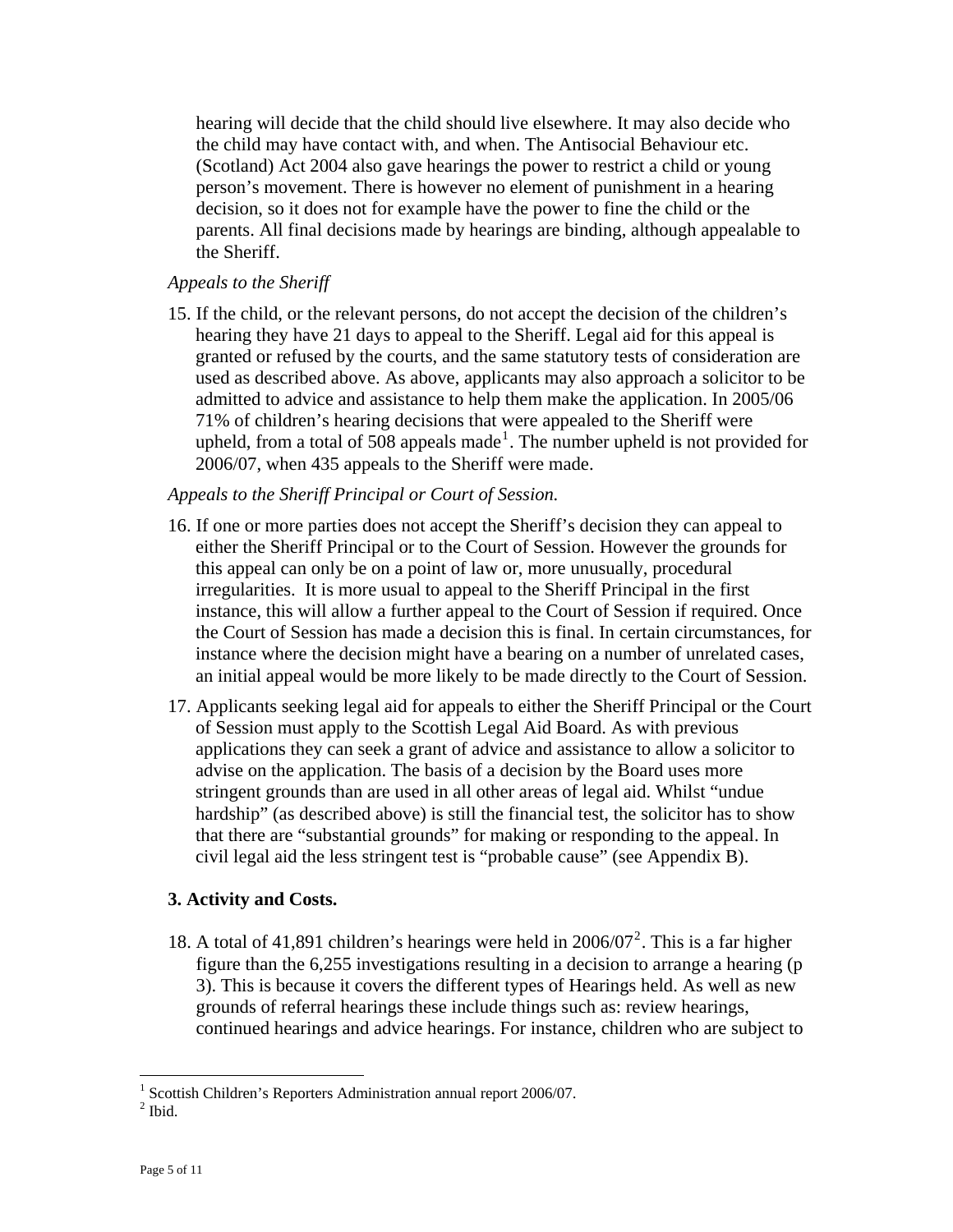a Supervision Requirement attend a review hearing at least annually, at present there are over 12,500 children with a Supervision Requirement<sup>1</sup>.

- 19. The Scottish Children's Reporter's Administration (SCRA) annual accounts 2006/07 show that they received £25.3 million grant-in-aid funding from the Scottish Government in 2006 (for both running costs and capital expenditure).
- 20. In 2004/05 the Scottish Government provided around £850,000 for training of panel members and others involved in the children's hearings system<sup>[2](#page-5-0)</sup>. The Scottish Government also meets the costs of legal representation at some children's hearings. This costs in the region of £300k per year. The Scottish Government also supports the annual national recruitment campaign and support measures for panel members to the sum of over £1m per year<sup>[3](#page-5-1)</sup>. In addition, a significant cost is met by Local Authorities in supporting the operation of children's panels. These include: payment for safeguarders who may be appointed by the Panel or the Sheriff, contributing to training costs of panel members , provision of appropriate facilities for assessment & supervision and carrying out the Supervision Requirements made by hearings.
- 21. In 2006/07 the Scottish Legal Aid Board registered 5,868 grants of advice and assistance for matters relating to the Children (Scotland) Act  $1995^4$  $1995^4$ . 1,574 increases to the authorised limit of expenditure were also granted. A total of £458,000 was spent on advice and assistance for children's matters in 2006/07. This has risen by 23% since 2001/02, numbers of final accounts paid have also risen since then, by 19%. This means that the average cost of a children's advice & assistance case has risen by 4%, from £86 to £89.
- 22. In 2006/07 there were 4,456 court grants of legal aid under the Children (Scotland) Act and 339 sanctions in respect of the Act were granted. In 2005/06 the number of grants was 3,984. As Figure 1 below shows there has been a steady increase in court grant numbers since 1997/98. The number in 2006/07 was 74% higher than at the start of the period (2,560). By contrast the number of appeal applications made directly to the Board (never large) has fallen over the same period from 26 to 5.

 $\overline{a}$ 

<sup>&</sup>lt;sup>1</sup> SCRA, via email, October 2007.

 $2$  http://www.chscotland.gov.uk/background.asp.

<span id="page-5-1"></span><span id="page-5-0"></span> $3$  Ibid.

<span id="page-5-2"></span><sup>&</sup>lt;sup>4</sup> These figures, and those in the following paragraphs relating to the Scottish Legal Aid Board, all came form the Scottish Legal Aid Board annual report 2006/07.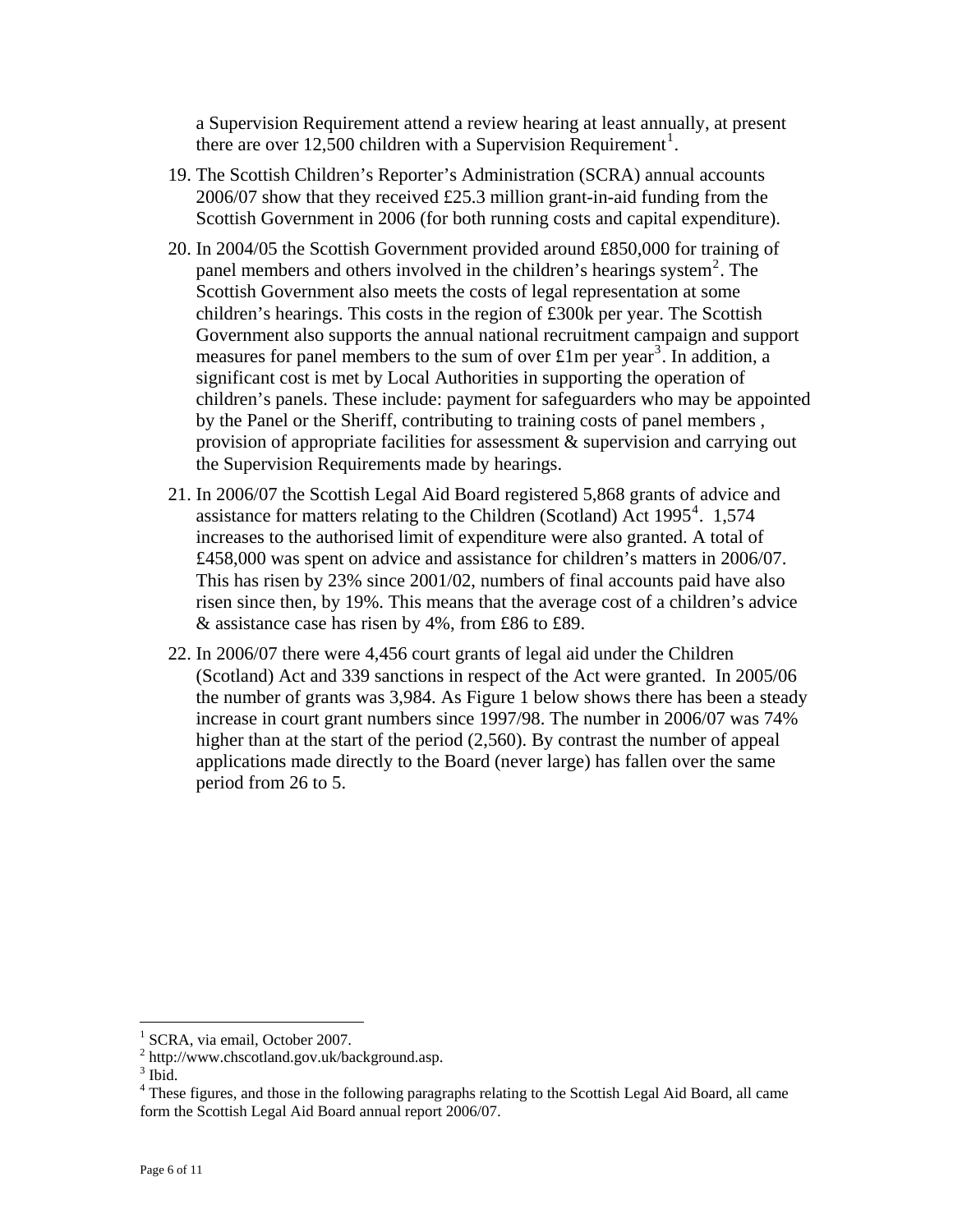

- 23. The Scottish Legal Aid Board paid £3.8 million for children's legal aid in 2006/07, including both court granted legal aid and Board granted legal aid for appeals to the Sheriff Principal and Court of Session. Fees to advocates account for 23% of this figure (£0.9 million). By comparison, in criminal legal aid in the same year, expenditure on advocates accounted for 16%.
- 24. Figure 2 below illustrates these trends. It shows that the total amount paid for children's legal aid has risen by 143% since 1997/98, and that the average cost per case has increased by 39% (from £876 to £1,126).
- 25. Between 2002/03 and 2003/04 there was a sizeable fall in total paid and the average case cost. Whilst the total paid then increases once more (to reach its' highest level in 2006/07, up 46% from 2003/04) average costs have remained relatively stable since then (up 5% between 2003/04 and 2006/07). It is suggested that it was from 2004/05 that the effects of a change in accounts assessment practices was felt; since the 'James Muir' fraud case children's accounts have been assessed primarily by a single member of staff. Any issues identified are then discussed with a solicitor in the technical division of legal services.
- 26. As well as introducing increased levels of expertise and consistency in these cases this has given focus to individual case accounts. This has meant that, since 2003/04, a number of 'nil claims' accounts have been formally closed on the system. 'Nil claims' often occur in cases involving more than one child. The solicitor would commonly submit a legal aid application for each child but, almost invariably, at the conclusion of the case, submit only one account under the "principal" certificate. The 'other' cases would therefore be paid as nil claims.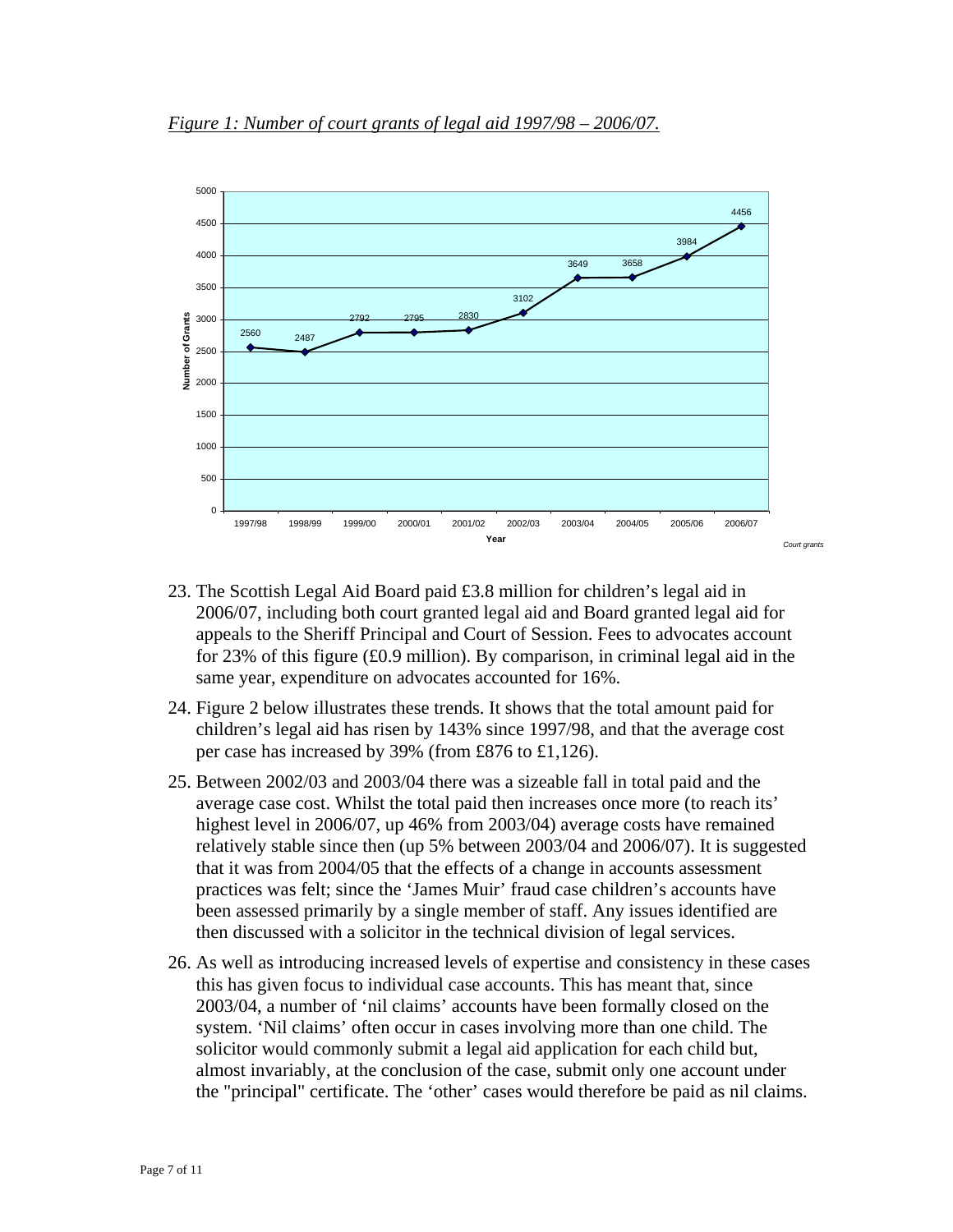Since they would increase the number of 'final accounts' paid overall but not add to the total amount paid, these have the effect of keeping the average case cost low.

- 27. In June 2007 the Scottish Legal Aid Board issued guidance to solicitors designed to prevent them making multiple applications for different children in a case (unless there were specific grounds to do so). Solicitors appear to be following the guidance, and it is suggested that this should result in an increase in average case costs over the next few years.
- 28. It has been suggested that some of the current costs are due to SLAB now paying some of the higher cost counsel cases that were granted in earlier years, but which we would perhaps not now allow. However it has also been noted that there has been a large increase in high value/long running children's cases over the past 5 years. For instance, 'shaken baby' cases, which were minimal 5 years ago. Given this, it is likely that, if grants continue to increase, SLAB will receive increased proportions of complex and expensive cases.
- 29. In light of this it is likely that costs will continue to rise, although some ways of controlling these are outlined in sections 5 and 6 of this paper.



## *Figure 2: Total paid & average case costs 1997/98 – 2006/07.*

30. As noted above, five applications to the Board for children's legal aid were granted in 2006/07. It is likely that some (even all) of these may relate to a single case, however further exploration would be needed to prove or disprove this.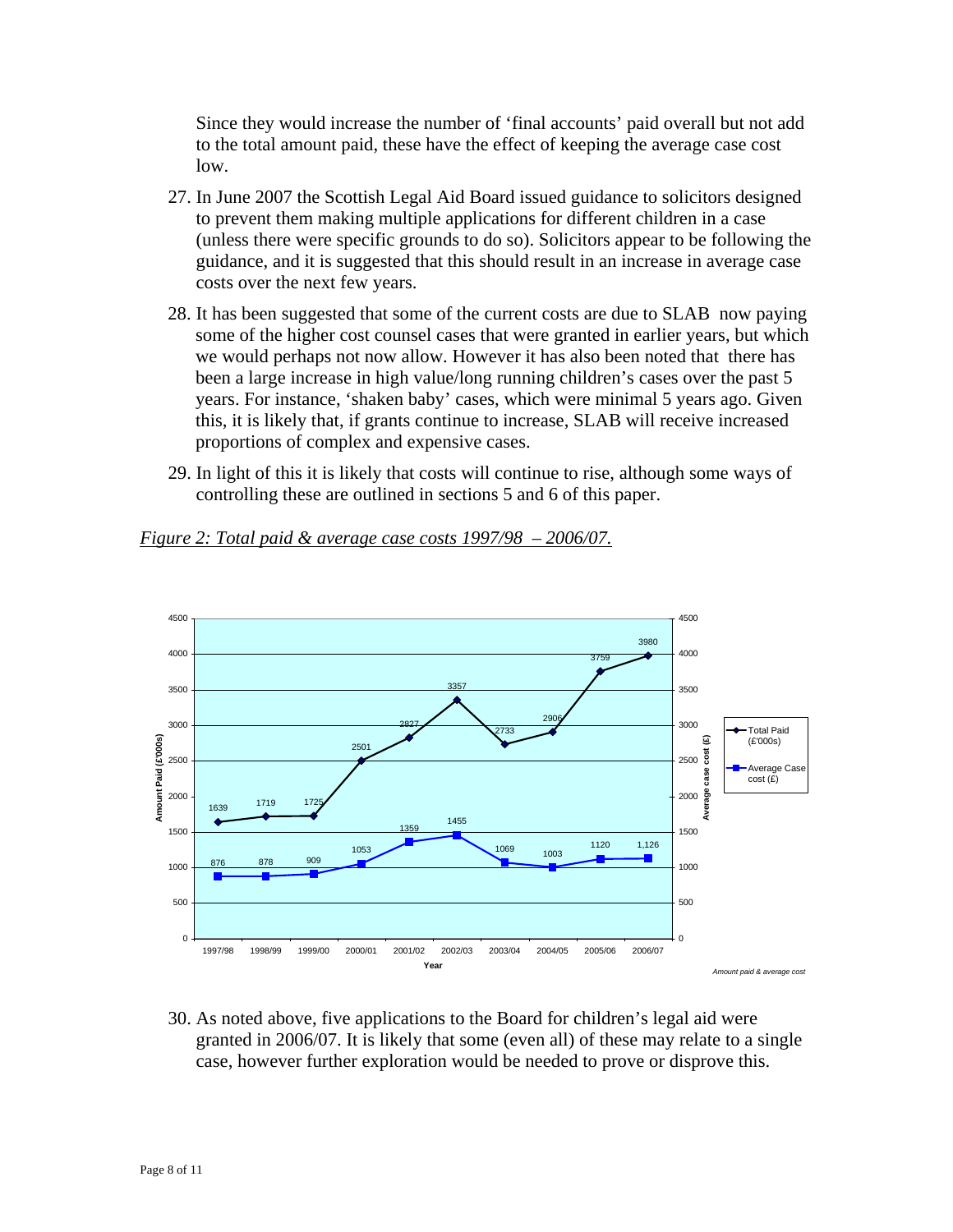#### **4. Recent consultation and proposals.**

- 31. In February 2004 a working group was formed by the Scottish Government to develop ideas and design a recommended framework for good practice across all Children's Services in Scotland. Consultation and review relevant (but not exclusive) to the children's hearing's system has been on-going since then. The most recent proposals were outlined in the draft Children's Services (Scotland) Bill, published in 2006. This suggests changes intended to support the programme of reform to children's services (including legal services) that is underway in Scotland. Consultation on these proposals took place late 2006 and early in 2007.
- 32. A number of proposals are included in the draft Bill. It is intended that the changes should result in fewer children going to hearings, with those that do go being there for more serious or persistent reasons than at present. It is also proposed to streamline the establishment of grounds for referral where the child is not able to understand the grounds but the parents accept them. This should reduce the number of cases going to the Sheriff to establish grounds for referral (and therefore also reduce costs to the Fund).
- 33. The responses to the consultation were published in October 2007, with general support for the principles and intentions of the draft bill<sup>[1](#page-8-0)</sup>.
- 34. The Board has commented more than once as the consultation has progressed. Comments included the necessity to clarify how various proposals would operate and how they would be funded, and notes of where legislatory and regulatory change would be required.
- 35. Issues related to children's legal proceedings are also touched upon in the current consultation on the Scottish civil courts.
- 36. The Scottish Government recently tendered for expressions of interest in a 'review of the children's legal representation grant scheme'. Tendering for expressions of interest closed on  $19<sup>th</sup>$  October 2007, with research expected to be contracted by March  $2008^2$  $2008^2$ .
- 37. Most recently  $(18<sup>th</sup> January 2008)$  the Scottish Government has announced the planned establishment of a single national body that will bring together the various bodies involved in supporting, organising and delivering the Children's Hearings system. This will allow co-ordination at a national level, whilst service delivery will still be provided locally, with local links and use of Panel Members to be preserved. The next steps on this project will be to develop detailed proposals on which to consult more widely, followed by a programme of implementation, including any necessary legislative change

 $\overline{a}$ 

<span id="page-8-0"></span> $<sup>1</sup>$  'Rreport on the consultation process – the draft children's services (Scotland) bill'. October 2007, the</sup> Scottish Government.

<span id="page-8-1"></span> $2 \text{ 'Expression of interest: review of children's legal representation grant scheme', no longer on website.}$ Updates at http://www.scotland.gov.uk/Topics/Research/Research/14478/713#a5.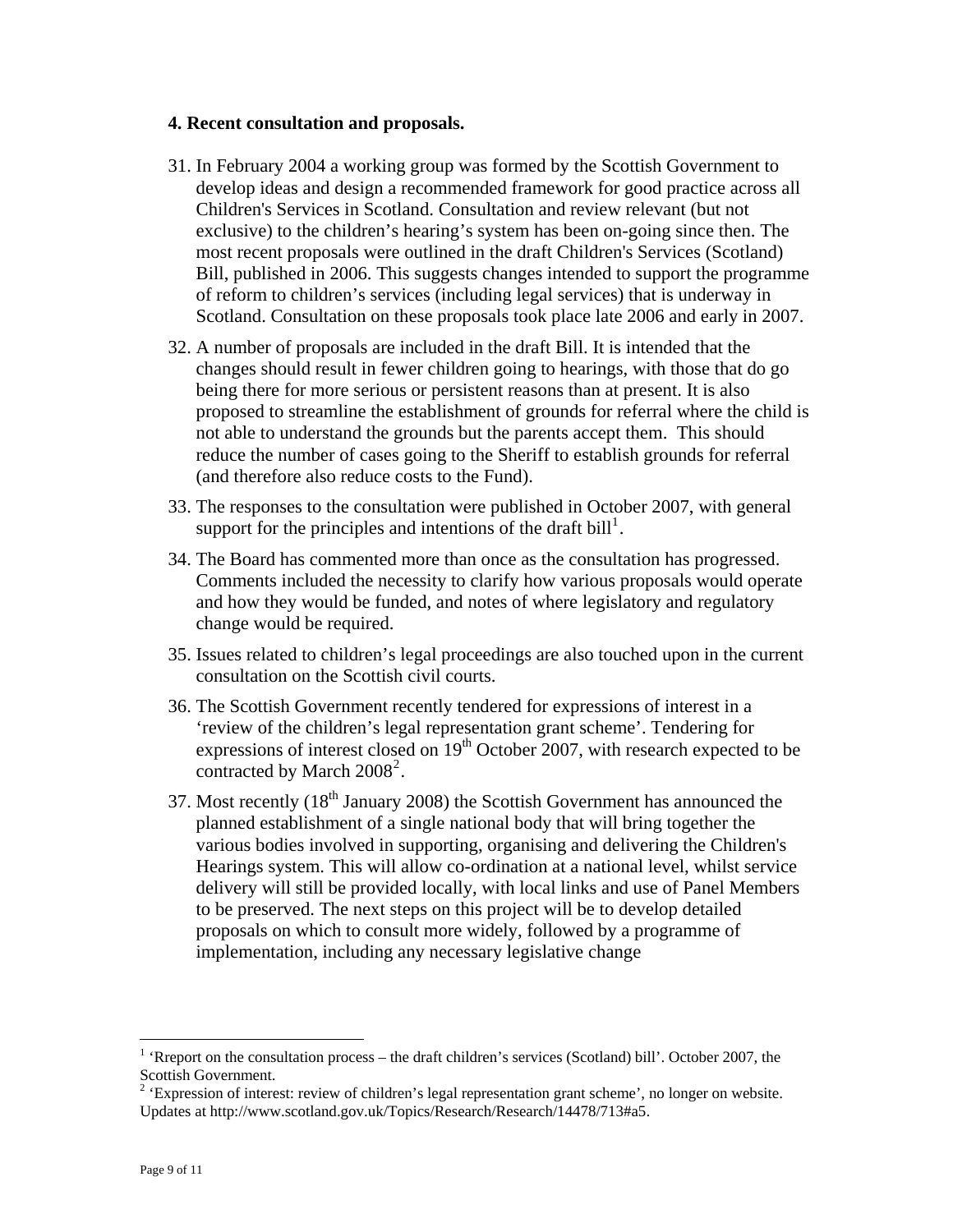## **Appendix A: Section 52 of the Children (Scotland) Act 1995: grounds for bringing a child or young person before a hearing.**

Children requiring compulsory measures of supervision

(1) The question of whether compulsory measures of supervision are necessary in respect of a child arises if at least one of the conditions mentioned in subsection (2) below is satisfied with respect to him.

(2) The conditions referred to in subsection (1) above are that the child—

(a) is beyond the control of any relevant person;

(b) is falling into bad associations or is exposed to moral danger;

(c) is likely—

(i) to suffer unnecessarily; or

(ii) be impaired seriously in his health or development,

due to a lack of parental care;

(d) is a child in respect of whom any of the offences mentioned in Schedule 1 to the [1975 c. 21.] Criminal Procedure (Scotland) Act 1975 (offences against children to which special provisions apply) has been committed;

(e) is, or is likely to become, a member of the same household as a child in respect of whom any of the offences referred to in paragraph (d) above has been committed;

(f) is, or is likely to become, a member of the same household as a person who has committed any of the offences referred in paragraph (d) above;

(g) is, or is likely to become, a member of the same household as a person in respect of whom an offence under sections 2A to 2C of the [1976 c. 67.] Sexual Offences (Scotland) Act 1976 (incest and intercourse with a child by step-parent or person in position of trust) has been committed by a member of that household;

(h) has failed to attend school regularly without reasonable excuse;

(i) has committed an offence;

(j) has misused alcohol or any drug, whether or not a controlled drug within the meaning of the [1971 c. 38.] Misuse of Drugs Act 1971;

(k) has misused a volatile substance by deliberately inhaling its vapour, other than for medicinal purposes;

(l) is being provided with accommodation by a local authority under section 25, or is the subject of a parental responsibilities order obtained under section 86, of this Act and, in either case, his behaviour is such that special measures are necessary for his adequate supervision in his interest or the interest of others.

(3) In this Part of this Act, "supervision" in relation to compulsory measures of supervision may include measures taken for the protection, guidance, treatment or control of the child.